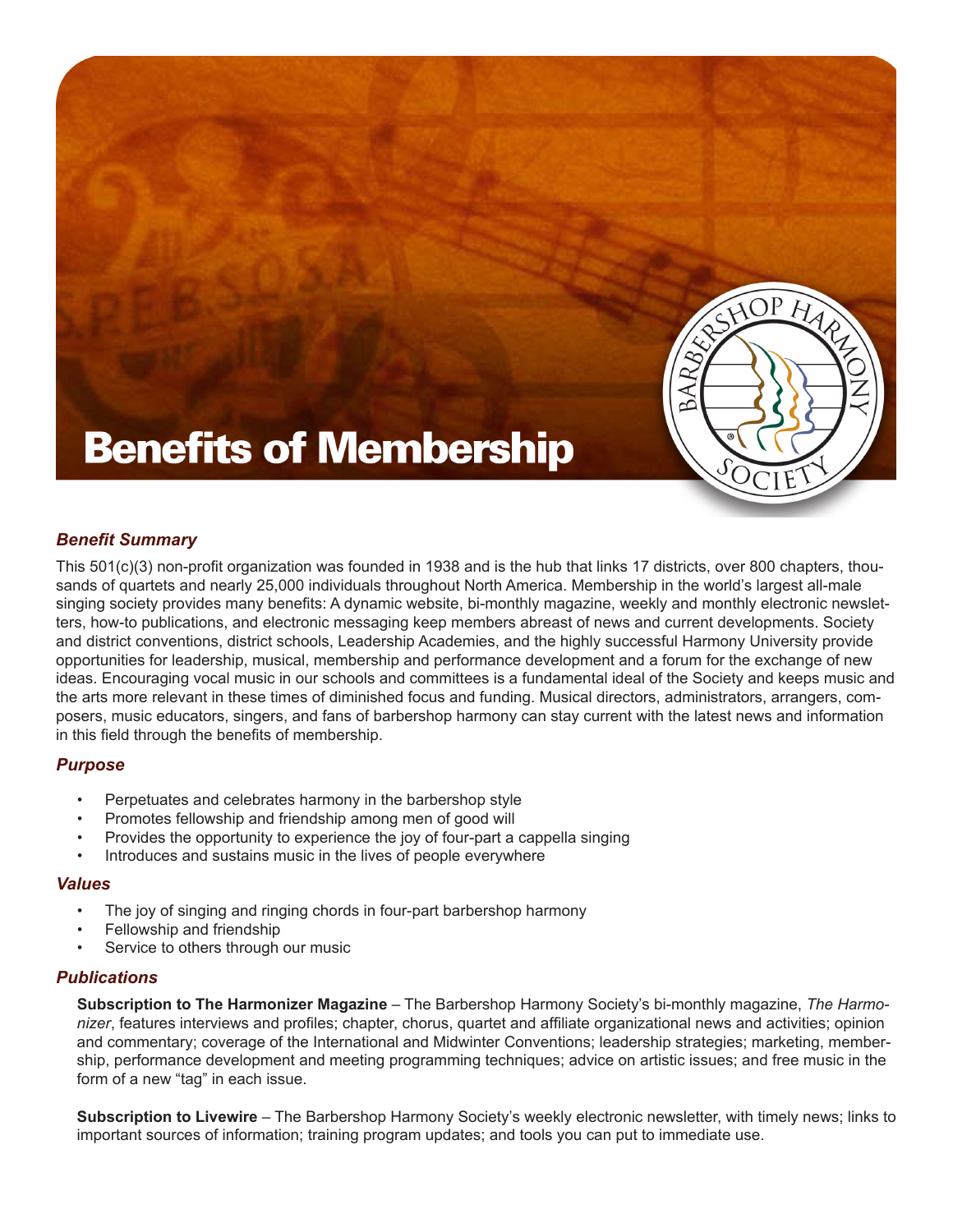**Subscription to Directly Involved** – The Barbershop Harmony Society's electronic newsletter, published quarterly, with timely news; links to important sources of information; training program updates; and tools to help chorus directors improve their skills and the enjoyment of their singers.

**Subscription to On the QT** – The Barbershop Harmony Society's electronic newsletter, published quarterly, brings quartet singers great ideas on performance, singing skills and programs of the Barbershop Harmony Society.

## *Online Resources*

### *Society Website (www.barbershop.org)*

**Free Music** – Over 100 titles available for free download for your quartet and chorus to enjoy.

**Resources to Better Run Your Chapter** – Access to virtually anything from marketing and membership development tools, to fundraising and musical skills development.

**Historical Resources** – Read past issues of The Harmonizer Magazine, watch videos of the Society's history, learn about what the Society is doing to preserve its musical past and propagate its future.

#### *Society Blog (www.barbershophq.org)*

Stay connected with Society leadership; learn what's happening before it happens and be part of the ongoing discussion on how to Keep the Whole World Singing. Some topics will be purely informational, some intended to open a serious dialog, some late-breaking news, and some just plain fun.

### *Members-Only Website (https://ebiz.barbershop.org/ebusiness/)*

**Member Information** – The members only Ebiz site makes it easy for you to manage your records, renew your membership, register a quartet, subscribe and unsubscribe to mailing lists, access FAQs and more.

**Chapter Information** – Access chapter rosters and supplemental information, ASCAP reports, register your show, list chapter officers, view chapter member dues information, view suspended members, report chapter officers, view dues for chapters and view chapters with milestone anniversaries.

**District Information** – Access membership summaries, list all chapter officers / district directory data, district quartet list, chapter officer email finder, district-wide suspended member list, member lookup by occupation code.

**Society Information and Services** – Find another member, a quartet, a chapter, and Society & District officers.

**Contest and Judging Information** – Access contest entry and judging availability forms, judge's roster, quartet details, contest registration logs, contest scores and the Contest Administrators handbook.

#### *Conferences*

**Annual International Summer Convention and Contest** – A week-long International Convention held in attractive locations throughout North America, designed to bring barbershop harmony enthusiasts from around the world together in one place and to witness 2,000 competitors in the top choruses and quartets compete, participate in educational workshops, seminars, attend concerts, group meetings, a meeting of the Society Board of Directors and enjoy countless networking opportunities with nearly 8000 Barbershoppers from around the world.

**Annual International Midwinter Convention and Contest** – A week-long convention held in attractive locations throughout North America, designed to bring barbershop harmony enthusiasts from around the world together in one place to attend concerts featuring the current top five medalist quartets, contests featuring the top seniors quartet competitors and the International Youth Chorus Festival. Attendees can also participate in educational workshops, seminars, group meetings, a meeting of the Society Board of Directors and enjoy countless networking opportunities with over 2000 Barbershoppers.

**District Conventions** – Each of our 17 Districts hosts a weekend convention each spring and fall. These weekends offer the opportunity for singing and socializing with singers from across the district, as well as group meetings and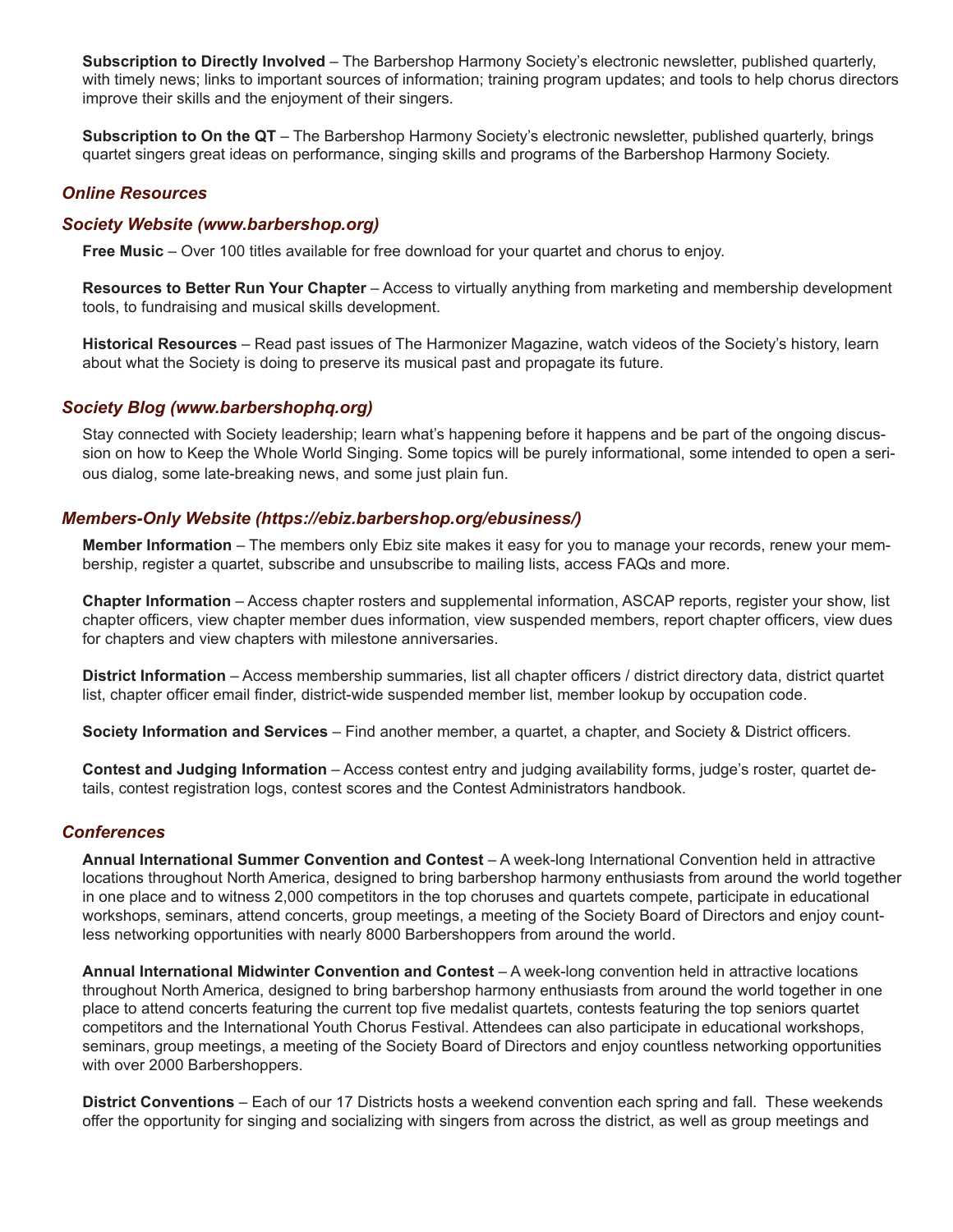meetings of the district leadership teams. Competitions are also held to determine Quartet and Chorus Champions as well as International Contest representatives.

## *Professional Development and Educational Offerings*

#### *Society-Level*

**Harmony University** – With a world-class faculty of 60, Harmony University is an intensive week-long educational offering with the aim of helping members enjoy their hobby more, share that joy with others, and continually experience growth. This event includes:

**Harmony College** – A "general studies" educational offering in all areas of musical performance such as: vocal production, arranging and songwriting, performance, history, tag singing and more.

**Quartet College** – A week of intensive coaching for quartets. Curriculum varies from year to year but often in- cludes classes such as The Quartet Experience; Sight Singing For Beginners; Emcee/Spokesman For Quartets; Creative Interpretation; How To Be A Great Tenor, Lead, Baritone, and Bass; Vocal Techniques; Seniors Quartet Experience; Effective Quartet Warm-ups; Rehearsal Techniques For Quartets

**Next Generation** – Young Singers from 13-25 have a special place to have fun and learn skills to make them better singers and performers.

**Music Educators Track** – Special topics for the professional musician wishing to bring barbershop harmony to the classroom.

**Directors College** – Develop as a musician, leader, and passionate advocate for barbershop harmony. Participate in the acclaimed "Directors College Chorus." Curriculum varies from year to year but often includes classes such as: Directing Techniques; Sound Management; Music Theory, How To Teach What You Know; Leadership; Effective Choral Warm-ups; Teaching Pedagogy; Habits Of Successful Chorus Directors; Music Team Development; Class Voice For Directors.

#### *District-Level*

**Leadership Academy** – These regional weekend schools and workshops offer leadership development training and education for members and chapter leaders

**District Music Schools** – Known as Mini-Harmony Education Programs, these weekend schools are held to provide education and coaching for quartets and choruses.

**Top Gun Schools** – Schools are geared towards the top quartets in each district (handled on a "by invitation" only basis).

**Pop Gun Schools** – Schools are geared towards the top senior quartets in each district.

#### *Programs*

**Standing Ovation Program** – designed to utilize Standing Ovation Reviewers in each district trained to find the elements of a performance that leads to standing ovations and provides constructive and confidential feedback to the chapter to help make their next show better, making that product more attractive to prospective members.

**Music Mentor Program** – designed as an "internal vehicle" to provide Chapter Choruses with strong, skilled guidance to dramatically improve their performance level, thereby enhancing individual members' experiences and prompting increased member retention.

**Quartet Development & Services Program** – designed to provide better tools and increased skill to quartet singers, thereby encouraging both member satisfaction and attraction of new members through high-quality public performance levels.

**Chorus Director Workshop Intensive Programs** – CDWI-1 – a day long program designed for two full sessions with five invited directors and the two CDWI trainers meeting privately to discuss the challenges and successes of their cho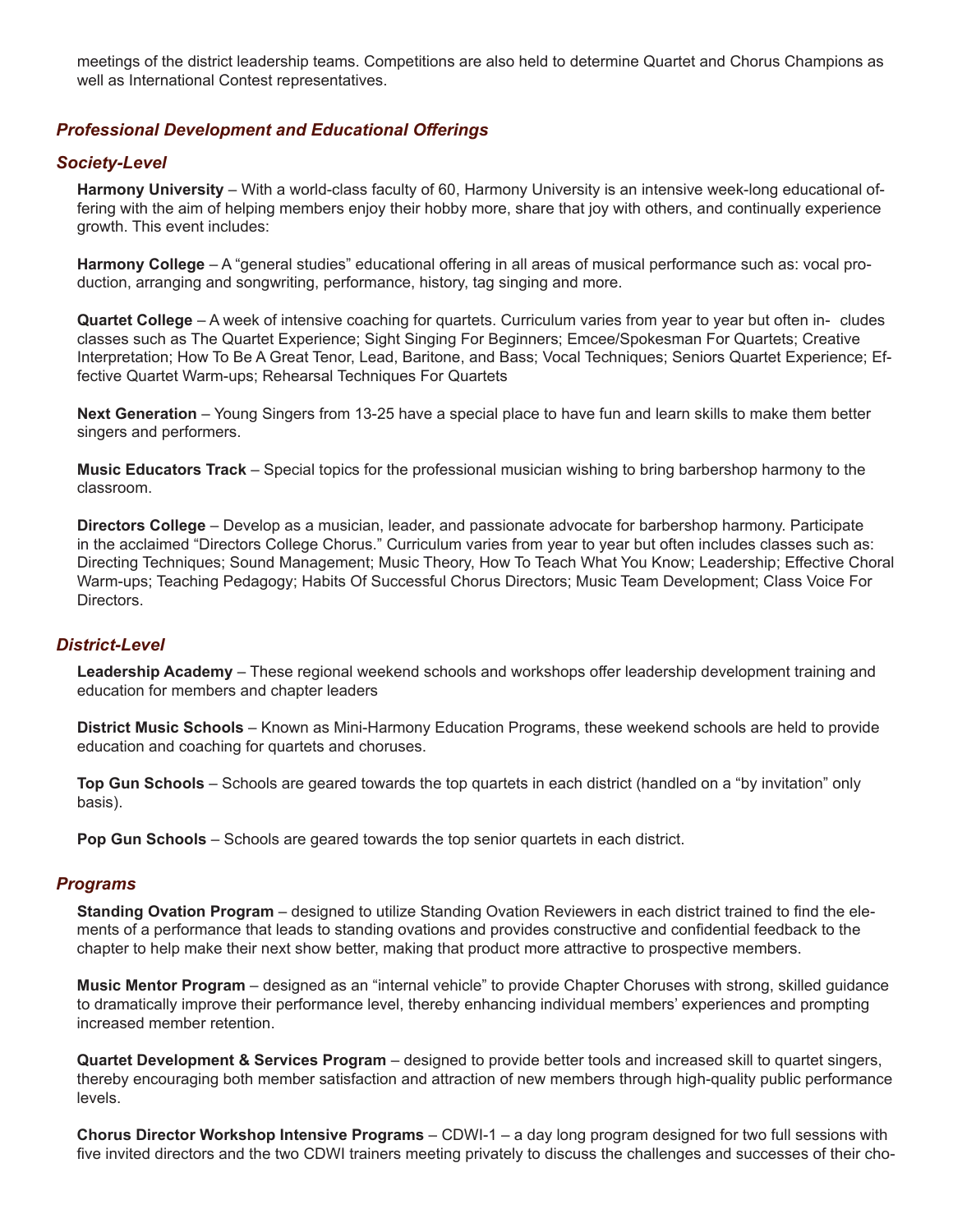rus programs. These discussions include identifying the motivations and challenges of the director and the members and reviewing options available to overcome those challenges, including methods to create more successful rehearsals and performances. Directors then have the opportunity to direct a live chorus implementing the solutions chosen by the director during the morning session. Video and live feedback is provided to help directors gain command of their skills. CDWI-2 is also a day long program, but gets even more in-depth and allows directors to develop newer skills and solutions. CDWI-Next Level program is an even more focused, in-depth look at the director and his/her chorus, and takes place during a regular chorus rehearsal.

**Outstanding in Front Program** – a one day workshop designed for section leaders, warm-up leaders, chorus vocal coaches, assistant directors interested in the prospect of directing some day, or any group of directors wishing useful basic information about the challenging job of directing a chorus, leading singers and the development of a music team.

**Music Publication Program** – designed to provide members (and, therefore, prospective members who hear the product) with the highest-quality songs, arrangements and learning media possible for execution by members of quartets and choruses, thus enhancing member retention.

**Chapter Counselor/CSR Program** – uses volunteer leaders to help chapters deal with director issues; to help chapter leaders develop ideas to keep them on task; to help chapters grow and retain members; enhance enjoyment and fun at chapter meetings; develop strategies to create more community awareness.

# *Merchandising*

Members can receive member pricing at The Harmony Marketplace, which stocks over 1,700 different music-related items, including a wide variety of audio and video recordings, apparel, gift items, and music education materials. The Harmony Marketplace also distributes over 5,000 vocal arrangements for men and over 400 vocal arrangements for women. Part-predominant learning media is available for over 500 of these vocal arrangements. Members can shop via the catalog, online at www.harmonymarketplace.com, at the Society's Midwinter and International Conventions, at Harmony University, and at the retail store at the Society's headquarters in Nashville, Tennessee.

## *Assistance from Headquarters Staff*

- Advice on shows and scripts
- Advice on music arrangements
- Assistance with securing copyright clearances on sheet music, including securing permission to arrange a song
- Distribution of published and unpublished arrangements from over 800 vocal arrangers
- Assistance with securing mechanical and synchronization licenses for audio and video recordings
- Feedback and evaluation of directing skills via video submission
- General information and records research
- Interpretation of rules and regulations
- Interpretation of bylaws and statements of policy
- Reservation of a quartet's name in the Quartet Registry
- Staff visitations to chapters and districts
- Access The Old Songs Library
- Processing of chapter and district dues
- Marketing and PR help: media lists, brochure and poster design, news release samples

# *Member Pricing*

- Harmony University
- International Convention Registrations
- For exhibitors at the International Convention
- Music sold at Harmony Marketplace